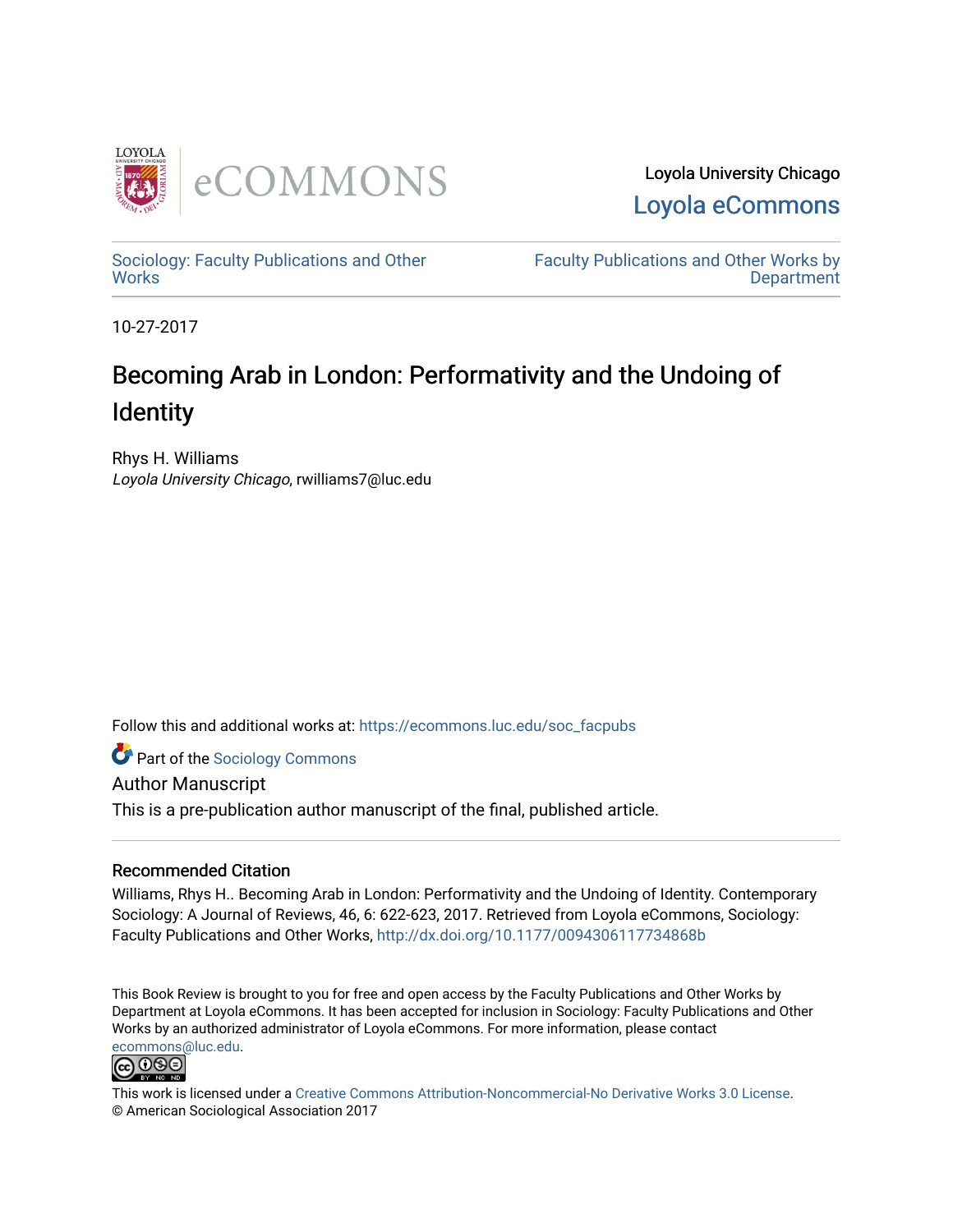*Becoming Arab in London: Performativity and the Undoing of Identity*, by **Ramy M.K. Aly**. London: Pluto Press, 2015. 255 pp. ISBN 978 0 7453 3358 8.

Rhys H. Williams Loyola University Chicago [Rwilliams7@luc.edu](mailto:Rwilliams7@luc.edu)

It is becoming increasingly common to treat what sociologists used to call "ascribed statuses" – statuses and identities we were 'born with' – as things that must be "accomplished" and continuingly reaccomplished. Thus, the idea of "doing" rather than just "being" is applied to gender, to ethnicity or race, or more recently to religion. For Ramy Aly, "One is not born an Arab in London, instead Arabness is a process of becoming through acts, enunciations, objects, spaces, bodies and settings . . . " (p.1) – in other words, through the performance of culture, or cultural performativity, depending on the nuances of differing theoretical approaches. Following this performative turn, Aly asks "how is Arabness done in London" (p.10) with the result being the production of a cultural product, "the Arab."

Aly is particularly interested in what he calls "everyday Arabness," and thus eschews formal organizations, civic campaigns, or the self-consciously political discourses of "pan-Arabism" for the ways in which discourses are formulated, used, borrowed, and altered in restaurants, gatherings of friends, parties, informal public settings and the like. Particularly important were "*Shisha* (hookahs used to smoke sweet molasses tobacco) cafes" as nodal points – public places that entail a performativity for others, but others who seem to share something of a common cultural vocabulary and – crucially – want you to succeed in the performance as the people involved all learn from and with each other. The cafes are a certain 'safe space' (my term, not Aly's) even as they are public. The chapter on café sociability shows many ways in which being Arab in London is expressed; for example, *Shisha* and drinks are ordered in Arabic, but the banter around card games and other conversations are usually in English with Arabic sayings or phrases thrown in. No alcohol is served, but non-alcoholic malt drinks, served in what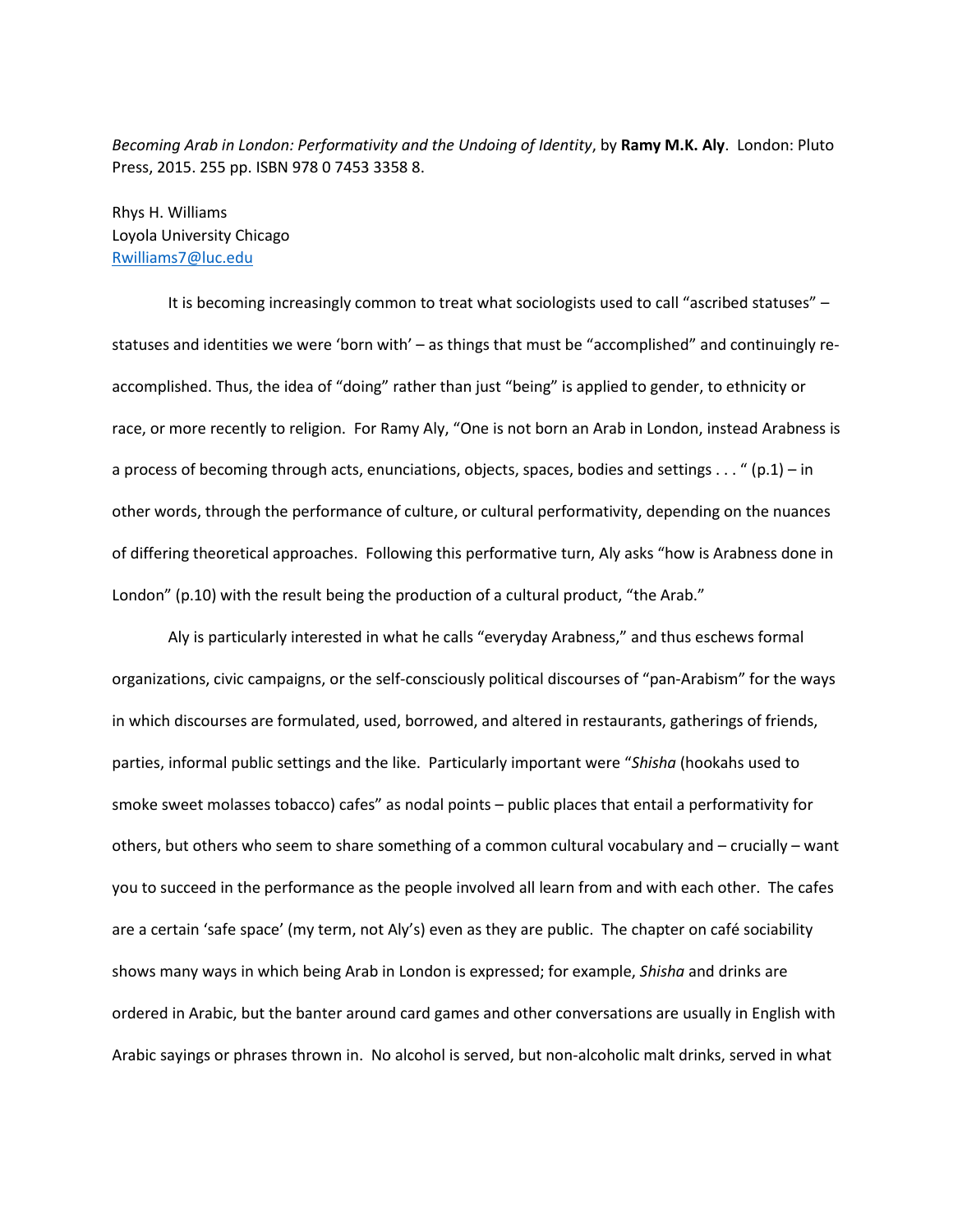look like beer bottles, are popular with young men (and the cafes are primarily but not exclusively male spaces).

Aly notes that this type of everyday socializing could potentially be done in other settings, such as someone's flat, a pub, or a bistro. But most of the 20-something, early career men were unmarried and still lived with their parents (and seemingly expected to until marriage and starting their own families), and they didn't drink alcohol, even if not carefully religiously observant in other ways. In sum, other public settings did not have the clear "home-from-home" (p.110) atmosphere or role as did the *Shisha* cafes. Further, as Aly notes, there are few visual representations of "Arab culture" more recognizable than the hookah, and it also carries a certain connection to Orientalist decadence in its association with opium or hashish. Thus, even as these spaces are familiar and safe for Arab-speaking immigrants and their second generation, they carry meanings beyond that for many Westerners.

As such, Aly recognizes that the spaces he investigates at the everyday level exist within conditions of migration and transnationalism. He does not neglect how historical forces have shaped Arab London in a chapter on the history of migration, war, and the vicissitudes of the world economy. London has a wide variety of people who are Arab speakers, who have been in the city for varying lengths of time. In London, he notes, "dialects, traditions, religion, politics, food and music are counterexposed, not only in an introverted Arab-Arab fashion but within the context of local and global cultural, economic and political flows." (p.13). Following this history, and partly shaped by his focus on second generation and '1.5' generation young adults, is a consideration of schooling and processes of youth socialization.

Aly's performative and inductive approach leads him to two areas of explicit performance, dance and visual representation. He investigates dance classes at a London university, as well as attending some social events based around *baladi* (folk dancing) and professional belly dancing. They vary in their styles and meanings based on contexts – such as how connected they are to familial